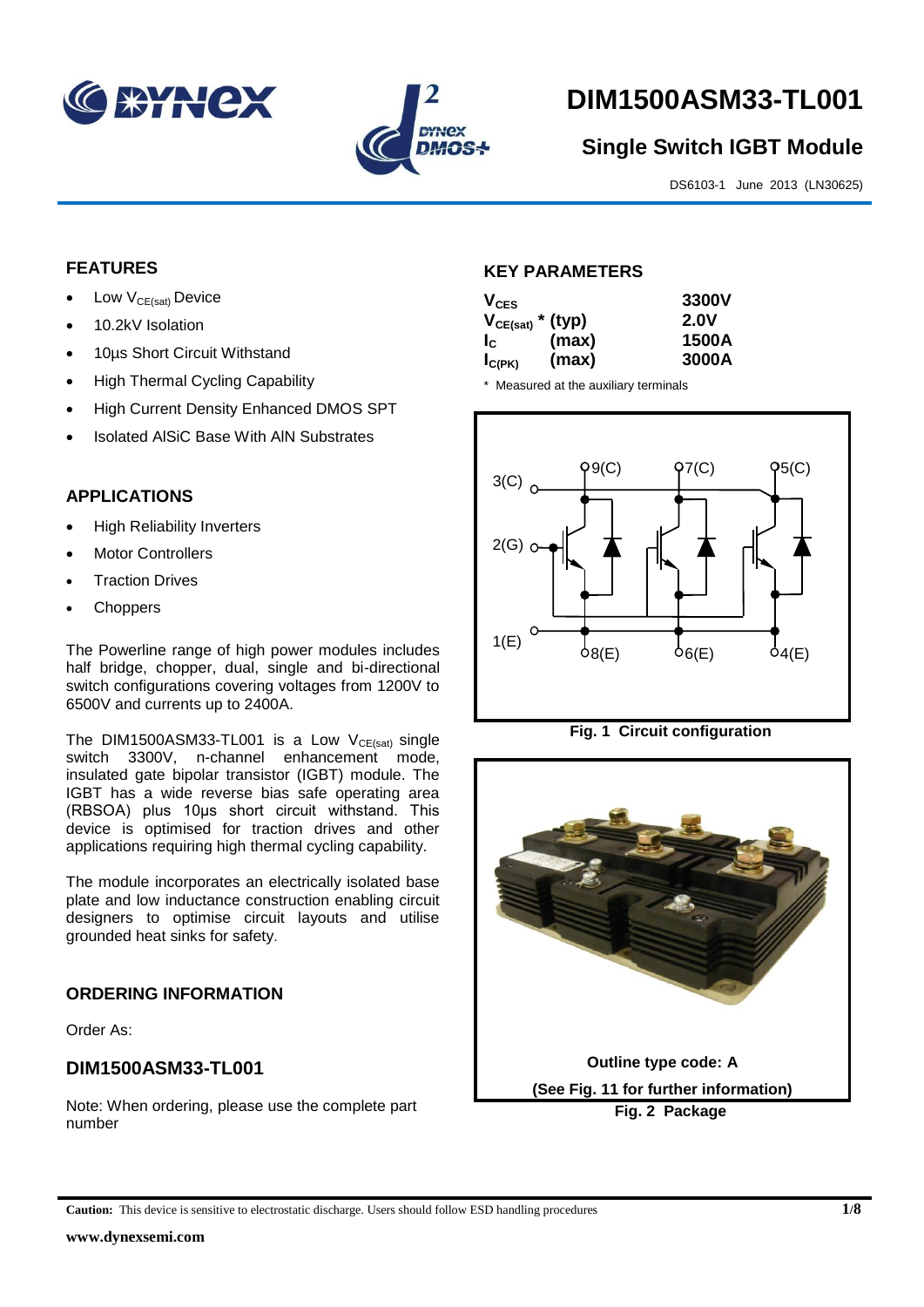#### **ABSOLUTE MAXIMUM RATINGS**

Stresses above those listed under 'Absolute Maximum Ratings' may cause permanent damage to the device. In extreme conditions, as with all semiconductors, this may include potentially hazardous rupture of the package. Appropriate safety precautions should always be followed. Exposure to Absolute Maximum Ratings may affect device reliability.

#### **Tcase = 25°C unless stated otherwise**

| Symbol           | <b>Parameter</b>                  | <b>Test Conditions</b>                                   | Max. | <b>Units</b> |
|------------------|-----------------------------------|----------------------------------------------------------|------|--------------|
| $V_{CES}$        | Collector-emitter voltage         | $V_{GF} = 0V$                                            | 3300 | V            |
| $V_{GES}$        | Gate-emitter voltage              |                                                          | ±20  | V            |
| $I_{\rm C}$      | Continuous collector current      | $T_{\text{case}} = 115^{\circ}C$                         | 1500 | A            |
| $I_{C(PK)}$      | Peak collector current            | 1ms, $T_{\text{case}} = 140^{\circ}$ C                   | 3000 | A            |
| $P_{\text{max}}$ | Max. transistor power dissipation | $T_{\text{case}} = 25^{\circ}C$ , $T_i = 150^{\circ}C$   | 15.6 | kW           |
| $I^2t$           | Diode $I^2t$ value                | $V_R = 0$ , $t_p = 10$ ms, $T_i = 150$ <sup>o</sup> C    | 720  | $kA^2s$      |
| $V_{\sf isol}$   | Isolation voltage - per module    | Commoned terminals to base plate.<br>AC RMS, 1 min, 50Hz | 10.2 | kV           |
| $Q_{PD}$         | Partial discharge - per module    | IEC1287, $V_1$ = 6900V, $V_2$ = 5100V, 50Hz RMS          | 10   | рC           |

#### **THERMAL AND MECHANICAL RATINGS**

| Internal insulation material:     | AIN          |
|-----------------------------------|--------------|
| Baseplate material:               | <b>AISiC</b> |
| Creepage distance:                | 56mm         |
| Clearance:                        | 26mm         |
| CTI (Comparative Tracking Index): | >600         |

| Symbol                     | <b>Parameter</b>                                      | <b>Test Conditions</b>                        | Min   | Typ. | Max | <b>Units</b>    |
|----------------------------|-------------------------------------------------------|-----------------------------------------------|-------|------|-----|-----------------|
| $R_{th(j-c)}$              | Thermal resistance - transistor                       | Continuous dissipation -<br>junction to case  |       |      | 8   | °C/kW           |
| $R_{th(j-c)}$              | Thermal resistance - diode                            | Continuous dissipation -<br>junction to case  |       |      | 16  | °C/kW           |
| $R_{th(c-h)}$              | Thermal resistance -<br>case to heatsink (per module) | Mounting torque 5Nm<br>(with mounting grease) | -     |      | 6   | °C/kW           |
| $T_i$                      |                                                       | Transistor                                    |       |      | 150 | $^{\circ}C$     |
|                            | Junction temperature                                  | Diode                                         |       |      | 150 | $\rm ^{\circ}C$ |
| ${\mathsf T}_{\text{stg}}$ | Storage temperature range                             | $\overline{\phantom{a}}$                      | $-40$ | -    | 125 | $^{\circ}C$     |
|                            |                                                       | Mounting - M6                                 |       |      | 5   | Nm              |
|                            | Screw torque                                          | Electrical connections - M4                   |       |      | 2   | N <sub>m</sub>  |
|                            |                                                       | Electrical connections - M8                   |       |      | 10  | Nm              |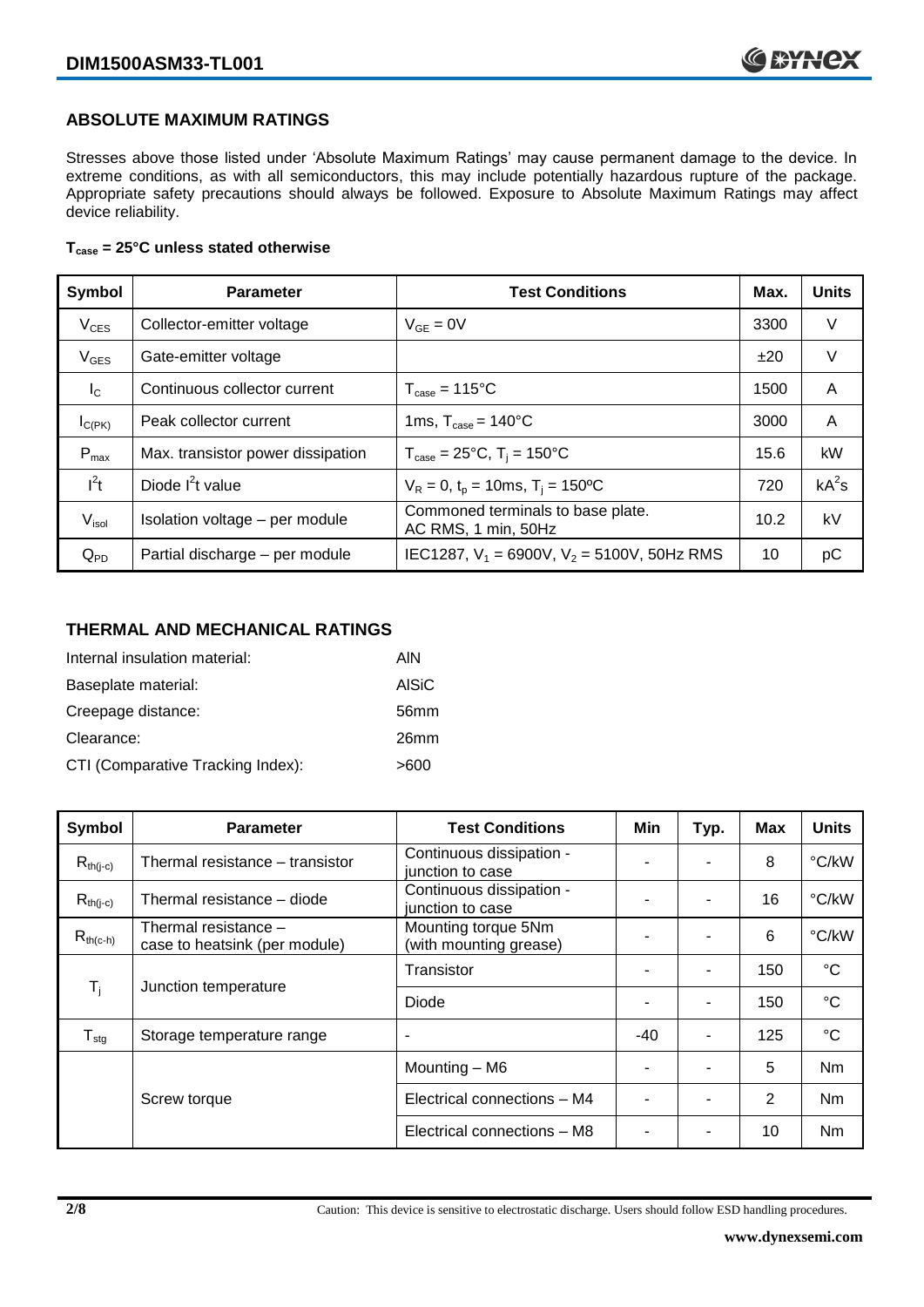# **ELECTRICAL CHARACTERISTICS**

## **Tcase = 25°C unless stated otherwise.**

| <b>Symbol</b>              | <b>Parameter</b>                        | <b>Test Conditions</b>                                                                                                                                   | Min | <b>Typ</b> | Max | <b>Units</b> |
|----------------------------|-----------------------------------------|----------------------------------------------------------------------------------------------------------------------------------------------------------|-----|------------|-----|--------------|
|                            |                                         | $V_{GE} = 0V$ , $V_{CE} = V_{CES}$                                                                                                                       |     |            | 5   | mA           |
| $I_{\text{CES}}$           | Collector cut-off current               | $V_{GF} = 0V$ , $V_{CE} = V_{CES}$ , $T_{case} = 125$ °C                                                                                                 |     |            | 90  | mA           |
|                            |                                         | $V_{GE} = 0V$ , $V_{CE} = V_{CES}$ , $T_{case} = 150^{\circ}C$                                                                                           |     |            | 150 | mA           |
| $I_{\text{GES}}$           | Gate leakage current                    | $V_{GE} = \pm 20V$ , $V_{CE} = 0V$                                                                                                                       |     |            | 1   | μA           |
| $V_{GE(TH)}$               | Gate threshold voltage                  | $I_C = 120 \text{mA}, V_{GE} = V_{CE}$                                                                                                                   |     | 5.7        |     | V            |
|                            |                                         | $V_{GE}$ = 15V, $I_C$ = 1500A                                                                                                                            |     | 2.0        |     | V            |
| $V_{CE(sat)}$ <sup>†</sup> | Collector-emitter<br>saturation voltage | $V_{GE}$ = 15V, I <sub>C</sub> = 1500A, T <sub>i</sub> = 125°C                                                                                           |     | 2.6        |     | $\vee$       |
|                            |                                         | $V_{GE}$ = 15V, $I_C$ = 1500A, $T_i$ = 150°C                                                                                                             |     | 2.8        |     | V            |
| $I_F$                      | Diode forward current                   | DC                                                                                                                                                       |     | 1500       |     | A            |
| $I_{FM}$                   | Diode maximum forward current           | $t_p = 1$ ms                                                                                                                                             |     | 3000       |     | A            |
|                            |                                         | $I_F = 1500A$                                                                                                                                            |     | 2.4        |     | $\vee$       |
| $V_F$ <sup>†</sup>         | Diode forward voltage                   | $I_F = 1500A, T_j = 125^{\circ}C$                                                                                                                        |     | 2.5        |     | $\vee$       |
|                            |                                         | $I_F = 1500A$ , $T_i = 150^{\circ}C$                                                                                                                     |     | 2.4        |     | $\vee$       |
| $C_{\text{ies}}$           | Input capacitance                       | $V_{CE} = 25V$ , $V_{GE} = 0V$ , $f = 1MHz$                                                                                                              |     | 260        |     | nF           |
| $Q_q$                      | Gate charge                             | $±15V$ Including external C <sub>ge</sub>                                                                                                                |     | 25         |     | $\mu$ C      |
| $C_{res}$                  | Reverse transfer capacitance            | $V_{CE} = 25V$ , $V_{GE} = 0V$ , f = 1MHz                                                                                                                |     | 6          |     | nF           |
| $L_M$                      | Module inductance                       |                                                                                                                                                          |     | 10         |     | nH           |
| $R_{INT}$                  | Internal transistor resistance          |                                                                                                                                                          |     | 90         |     | $\mu\Omega$  |
| SC <sub>Data</sub>         | Short circuit current, I <sub>SC</sub>  | $T_i = 150^{\circ}C$ , $V_{CC} = 2500V$<br>$t_p \le 10 \mu s$ , $V_{GE} \le 15V$<br>$V_{CE \ (max)} = V_{CES} - L^{\dagger} \times dl/dt$<br>IEC 60747-9 |     | 5500       |     | A            |

#### **Note:**

 $\dagger$  Measured at the auxiliary terminals

 $\check{}$  L is the circuit inductance + L<sub>M</sub>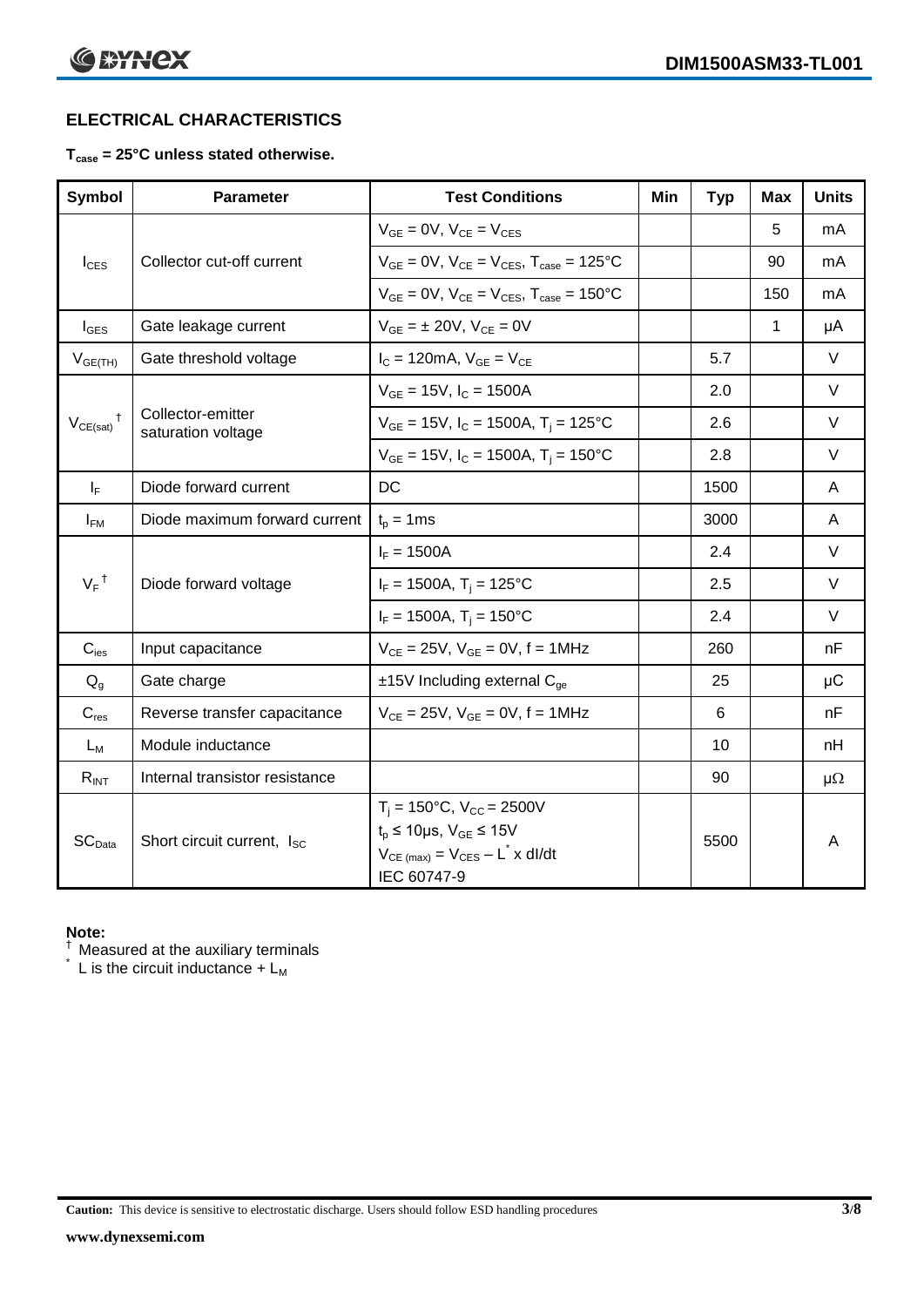# **ELECTRICAL CHARACTERISTICS**

#### **Tcase = 25°C unless stated otherwise**

| Symbol              | <b>Parameter</b>               | <b>Test Conditions</b>                               | Min | Typ. | <b>Max</b> | <b>Units</b> |
|---------------------|--------------------------------|------------------------------------------------------|-----|------|------------|--------------|
| $t_{d(\text{off})}$ | Turn-off delay time            | $I_c = 1500A$                                        |     | 2700 |            | ns           |
| t                   | Fall time                      | $V_{GF} = \pm 15V$                                   |     | 610  |            | ns           |
| $E_{OFF}$           | Turn-off energy loss           | $V_{CE} = 1800V$                                     |     | 3750 |            | mJ           |
| $t_{d(on)}$         | Turn-on delay time             | $R_{q(ON)} = 1.65\Omega$<br>$R_{g(OFF)} = 1.5\Omega$ |     | 960  |            | ns           |
| t,                  | Rise time                      | $C_{GE} = 330nF$                                     |     | 430  |            | ns           |
| $E_{ON}$            | Turn-on energy loss            | $L_s \sim 150$ nH                                    |     | 2400 |            | mJ           |
| $Q_{rr}$            | Diode reverse recovery charge  | $I_F = 1500A$                                        |     | 850  |            | $\mu$ C      |
| $I_{rr}$            | Diode reverse recovery current | $V_{CE} = 1800V$                                     |     | 920  |            | A            |
| $E_{rec}$           | Diode reverse recovery energy  | $dl_F/dt = 4000A/\mu s$                              |     | 1000 |            | mJ           |

#### **Tcase = 125°C unless stated otherwise**

| Symbol       | <b>Parameter</b>               | <b>Test Conditions</b>                               | Min | Typ. | <b>Max</b> | <b>Units</b> |
|--------------|--------------------------------|------------------------------------------------------|-----|------|------------|--------------|
| $t_{d(off)}$ | Turn-off delay time            | $I_c = 1500A$                                        |     | 2750 |            | ns           |
| t            | Fall time                      | $V_{GE} = \pm 15V$                                   |     | 590  |            | ns           |
| $E_{OFF}$    | Turn-off energy loss           | $V_{CE} = 1800V$                                     |     | 4050 |            | mJ           |
| $t_{d(on)}$  | Turn-on delay time             | $R_{g(ON)} = 1.65\Omega$<br>$R_{q(OFF)} = 1.5\Omega$ |     | 1000 |            | ns           |
| t,           | Rise time                      | $C_{GE}$ = 330nF                                     |     | 460  |            | ns           |
| $E_{ON}$     | Turn-on energy loss            | $L_s \sim 150$ nH                                    |     | 3100 |            | mJ           |
| $Q_{rr}$     | Diode reverse recovery charge  | $I_F = 1500A$                                        |     | 1400 |            | μC           |
| $I_{rr}$     | Diode reverse recovery current | $V_{CE} = 1800V$                                     |     | 1160 |            | A            |
| $E_{rec}$    | Diode reverse recovery energy  | $dl_F/dt = 4000A/\mu s$                              |     | 1700 |            | mJ           |

#### **Tcase = 150°C unless stated otherwise**

| Symbol       | <b>Parameter</b>               | <b>Test Conditions</b>                               | Min | Typ. | Max | <b>Units</b> |
|--------------|--------------------------------|------------------------------------------------------|-----|------|-----|--------------|
| $t_{d(off)}$ | Turn-off delay time            | $I_c = 1500A$                                        |     | 2760 |     | ns           |
| tr           | Fall time                      | $V_{GF} = \pm 15V$                                   |     | 590  |     | ns           |
| $E_{OFF}$    | Turn-off energy loss           | $V_{CF} = 1800V$                                     |     | 4400 |     | mJ           |
| $t_{d(on)}$  | Turn-on delay time             | $R_{g(ON)} = 1.65\Omega$<br>$R_{g(OFF)} = 1.5\Omega$ |     | 940  |     | ns           |
| t,           | Rise time                      | $C_{GE} = 330nF$                                     |     | 460  |     | ns           |
| $E_{ON}$     | Turn-on energy loss            | $L_s \sim 150$ nH                                    |     | 3400 |     | mJ           |
| $Q_{rr}$     | Diode reverse recovery charge  | $I_F = 1500A$                                        |     | 1600 |     | μC           |
| $I_{rr}$     | Diode reverse recovery current | $V_{CE} = 1800V$                                     |     | 1200 |     | A            |
| $E_{rec}$    | Diode reverse recovery energy  | $dl_F/dt = 4000A/\mu s$                              |     | 1950 |     | mJ           |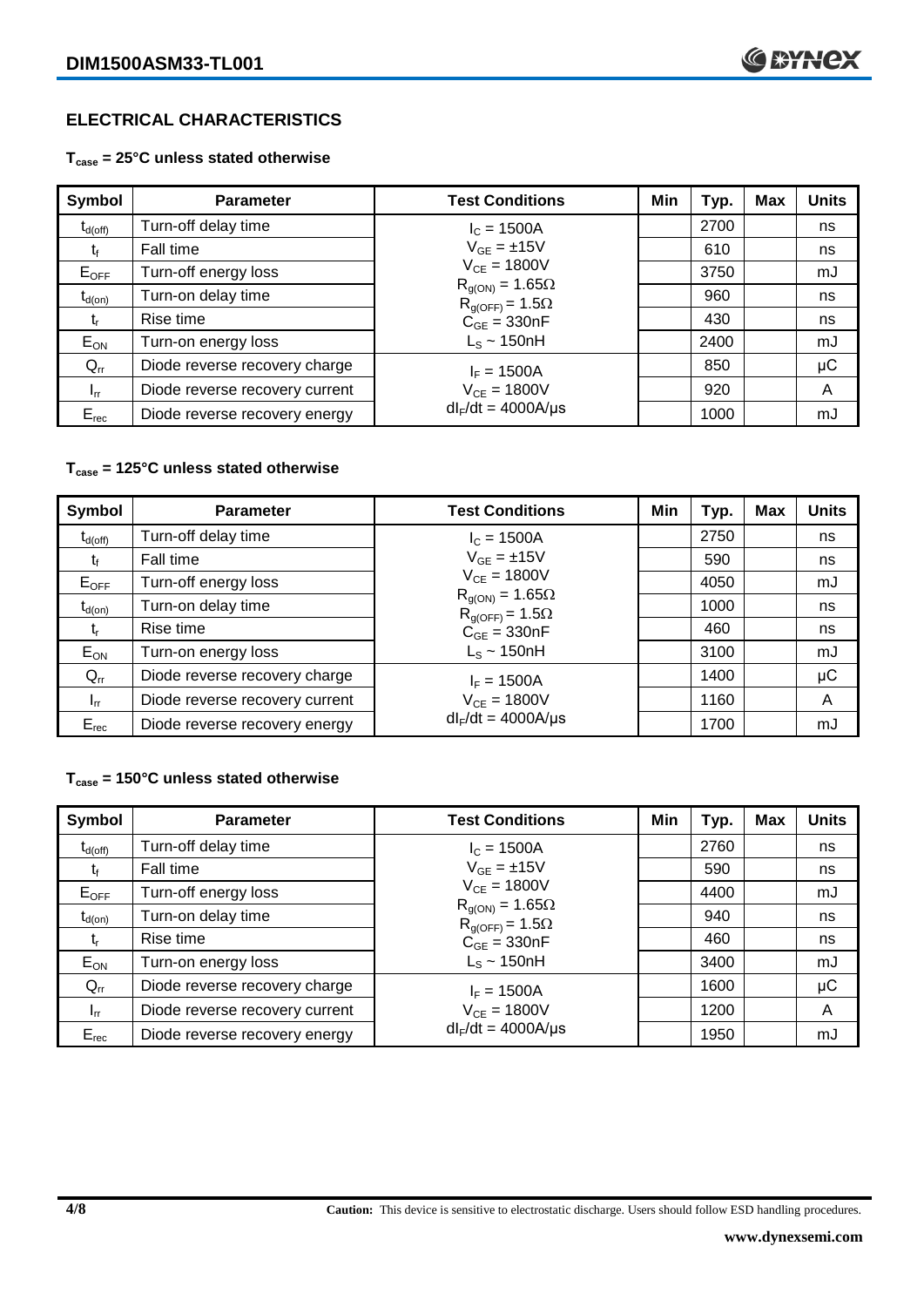



**Caution:** This device is sensitive to electrostatic discharge. Users should follow ESD handling procedures **5/8**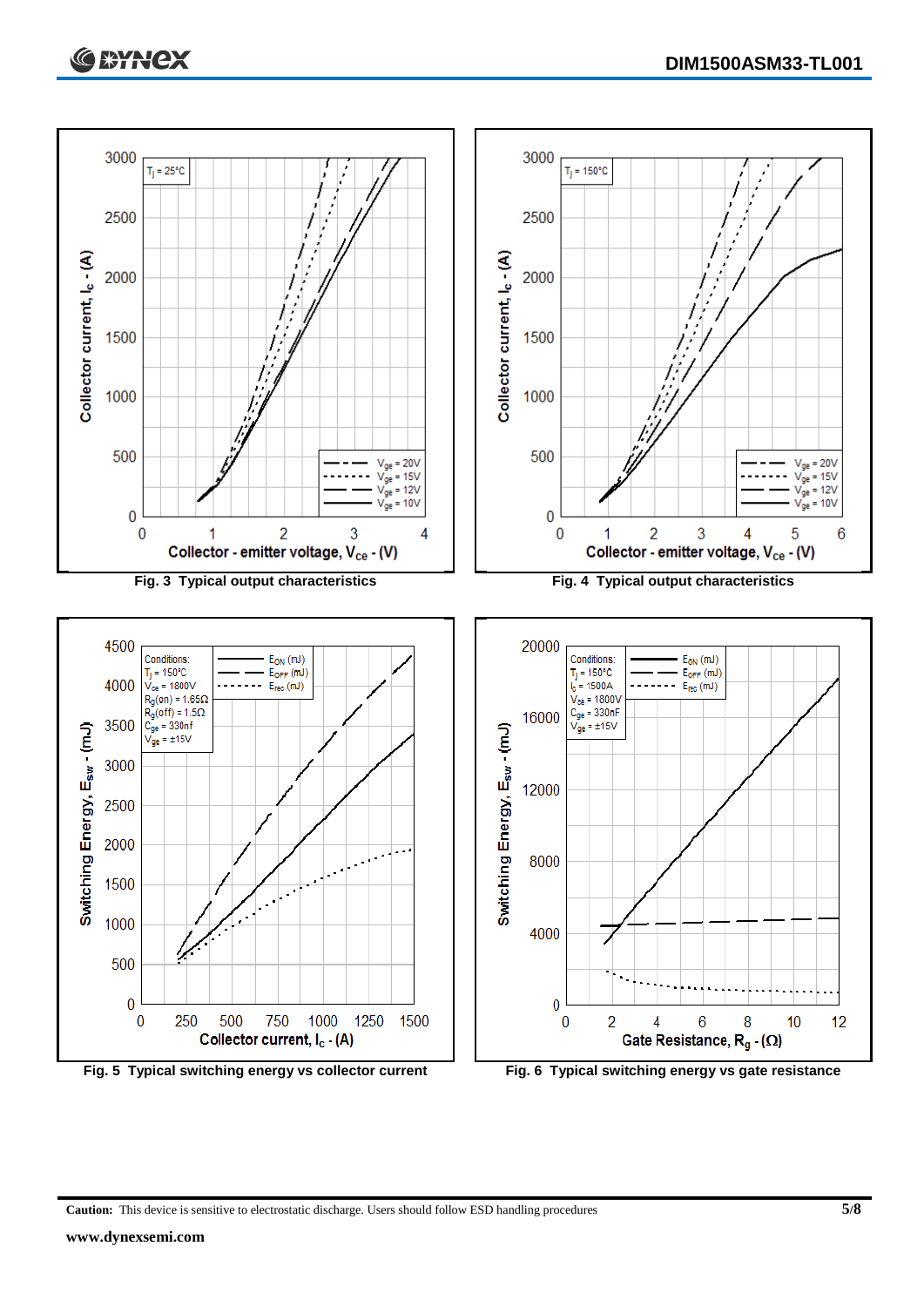

**Fig. 9 Diode reverse bias safe operating area Fig. 10 Transient thermal impedance**

**6/8 Caution:** This device is sensitive to electrostatic discharge. Users should follow ESD handling procedures.

**C SYNCX**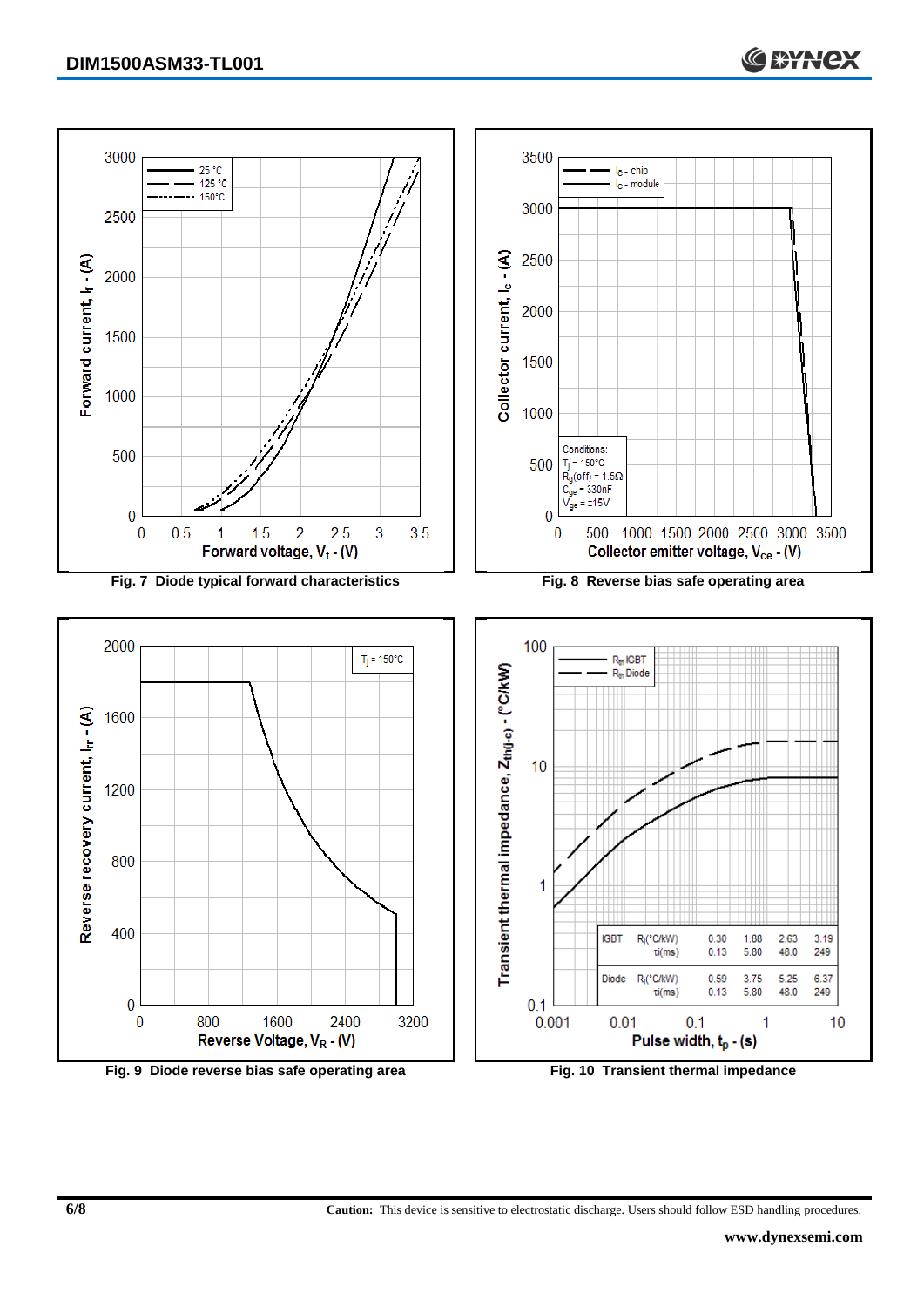

#### **PACKAGE DETAILS**

For further package information, please visit our website or contact Customer Services. All dimensions in mm, unless stated otherwise. **DO NOT SCALE.**



**Caution:** This device is sensitive to electrostatic discharge. Users should follow ESD handling procedures **7/8**